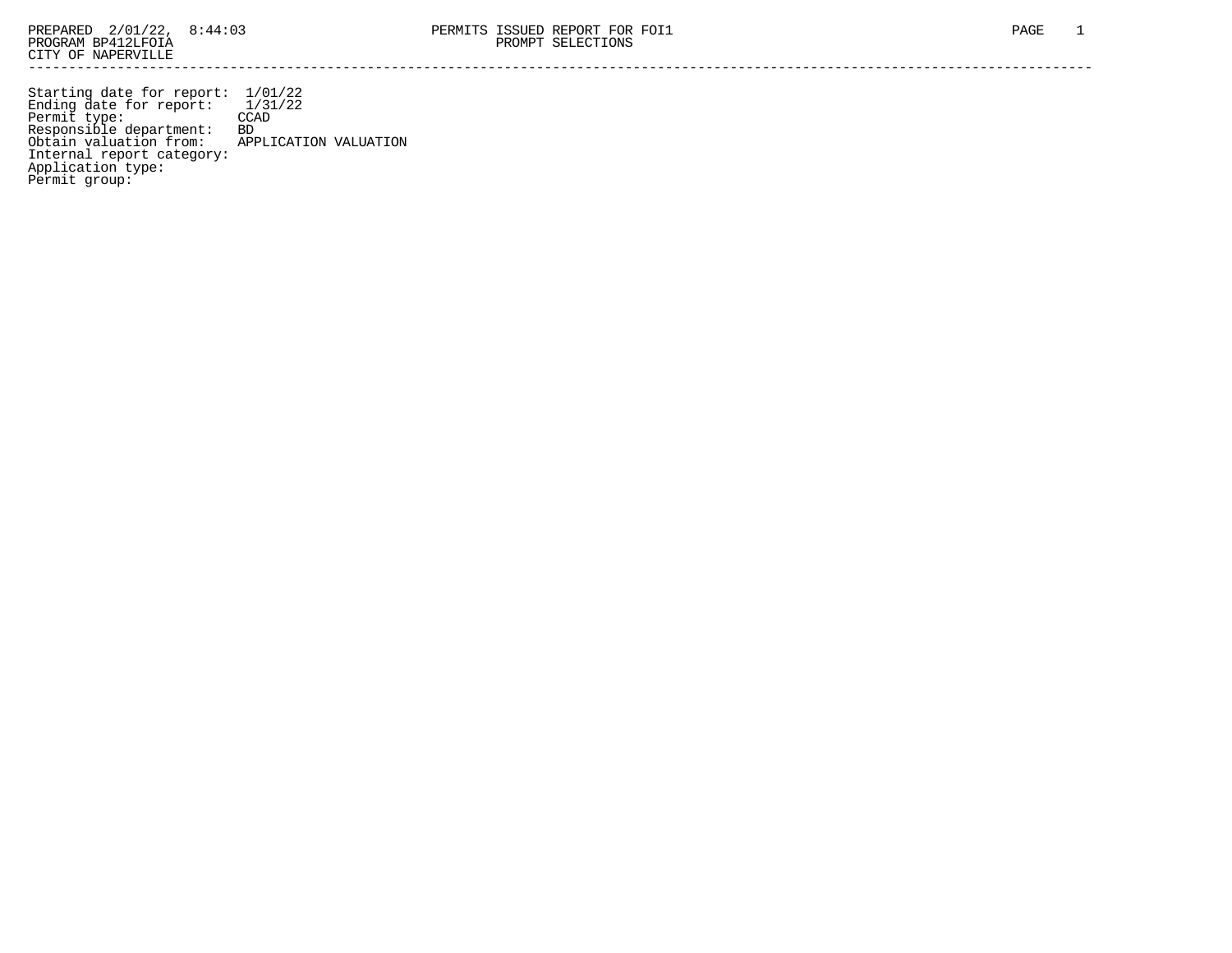### PREPARED 2/01/22, 8:44:03 PERMITS ISSUED REPORT PROGRAM BP412LFOI1 PAGE 1 PROGRAM BP412LFOI1 1/01/22 THRU 1/31/22 CITY OF NAPERVILLE **Example 20** CITY OF NAPERVILLE PERMIT TYPE - CCAD COMMERCIAL - CAD OBTAINED VALUATION FROM APPLICATION VALUATION

| APPLICATION APPLICATION TYPE AND DESCRIPTION<br>DATE<br>VALUATION                                                                                                                                                                                                                                                                                     | Parcel Number<br>Alternate ID Code | PROPERTY OWNER/<br>CONTRACTO                                        |
|-------------------------------------------------------------------------------------------------------------------------------------------------------------------------------------------------------------------------------------------------------------------------------------------------------------------------------------------------------|------------------------------------|---------------------------------------------------------------------|
| 21-00003658 CAL COMMERCIAL ALTERATION/REPAIR (NO NEW SQ FTG) 200 E 5TH AV 1 FL                                                                                                                                                                                                                                                                        |                                    |                                                                     |
| $---------$ 8/04/21 \$550000<br>Contractor #: 630-325-1000                                                                                                                                                                                                                                                                                            |                                    | D-08181170060000N515 -70 KLEIN CONSTRUCTION                         |
| -----------                                                                                                                                                                                                                                                                                                                                           |                                    | D.A.M. PLUMBING, INC                                                |
| 21-00003743 CAL COMMERCIAL ALTERATION/REPAIR (NO NEW SO FTG) 1565 W OGDEN AV                                                                                                                                                                                                                                                                          |                                    |                                                                     |
| $\begin{array}{cccc}\n - & - & - & - & - - \\  \text{Contractor} & + & 8/10/21 & \end{array}$ \$95000                                                                                                                                                                                                                                                 |                                    | D-07222000280000N1755-95               INTERIOR GLAZING SYSTEMS LLC |
| STRUCTURE - 000 000 NAPERVILLE CHRYSLER JEEP DODGE RAM ISSUE DATE<br>PERMIT TYPE - CCAD 00 COMMERCIAL - CAD<br>-----------                                                                                                                                                                                                                            | 1/24/22                            | SUBCONTRACTOR(S)<br>ZAMFIR POP<br>PROSPECTIVE PLUMBING              |
| 21-00003775 CAL COMMERCIAL ALTERATION/REPAIR (NO NEW SO FTG) 540 E OGDEN AV                                                                                                                                                                                                                                                                           |                                    |                                                                     |
| -----------                  8/12/21               \$1200000<br>Contractor #: 630-283-3884                                                                                                                                                                                                                                                            |                                    | D-08074130010000N39 -55 NEW PATH CONSTRUCTION                       |
| STRUCTURE - 000 000 PETSUITES                                                                                                                                                                                                                                                                                                                         |                                    | PROSPECTIVE PLUMBING                                                |
| ------------<br>21-00004340 CAL COMMERCIAL ALTERATION/REPAIR (NO NEW SQ FTG) 2240 FERRY RD 109                                                                                                                                                                                                                                                        |                                    |                                                                     |
| $---------$ 9/16/21 \$28000<br>Contractor #: 630-585-0021                                                                                                                                                                                                                                                                                             |                                    |                                                                     |
| STRUCTURE - 000 000 IRON GATE - JOHNS<br>$\frac{1}{2}$ - $\frac{1}{2}$ - $\frac{1}{2}$ - $\frac{1}{2}$ - $\frac{1}{2}$ - $\frac{1}{2}$ - $\frac{1}{2}$ - $\frac{1}{2}$ - $\frac{1}{2}$ - $\frac{1}{2}$ - $\frac{1}{2}$ - $\frac{1}{2}$ - $\frac{1}{2}$ - $\frac{1}{2}$ - $\frac{1}{2}$ - $\$<br>PERMIT TYPE - CCAD 00 COMMERCIAL - CAD<br>----------- |                                    |                                                                     |
| 21-00004620  CCAD COMMERCIAL ADDITION/ALTERATION                                                                                                                                                                                                                                                                                                      | 135 AMBASSADOR DR                  |                                                                     |
| $------ 10/04/21$ \$524000<br>Contractor #: 262-896-8723                                                                                                                                                                                                                                                                                              |                                    | D-07153040250000N1303-79 THE REDMOND COMPANY                        |
| STRUCTURE - 000 000 JACOBS GET READY CENTER<br>PERMIT TYPE - CCAD 00 COMMERCIAL - CAD<br>-----------                                                                                                                                                                                                                                                  | ISSUE DATE<br>1/12/22              | SUBCONTRACTOR(S)<br>FOUR STAR ELECTRIC INC<br>CBM PLUMBING          |
| 21-00004675 CAL COMMERCIAL ALTERATION/REPAIR (NO NEW SO FTG) 504 N ROUTE 59 100                                                                                                                                                                                                                                                                       |                                    |                                                                     |
| \$20000<br>Contractor #: $716 - 886 - 0211$                                                                                                                                                                                                                                                                                                           |                                    | D-07151010230000N1594-64 BENDERSON DEVELOPMENT INC                  |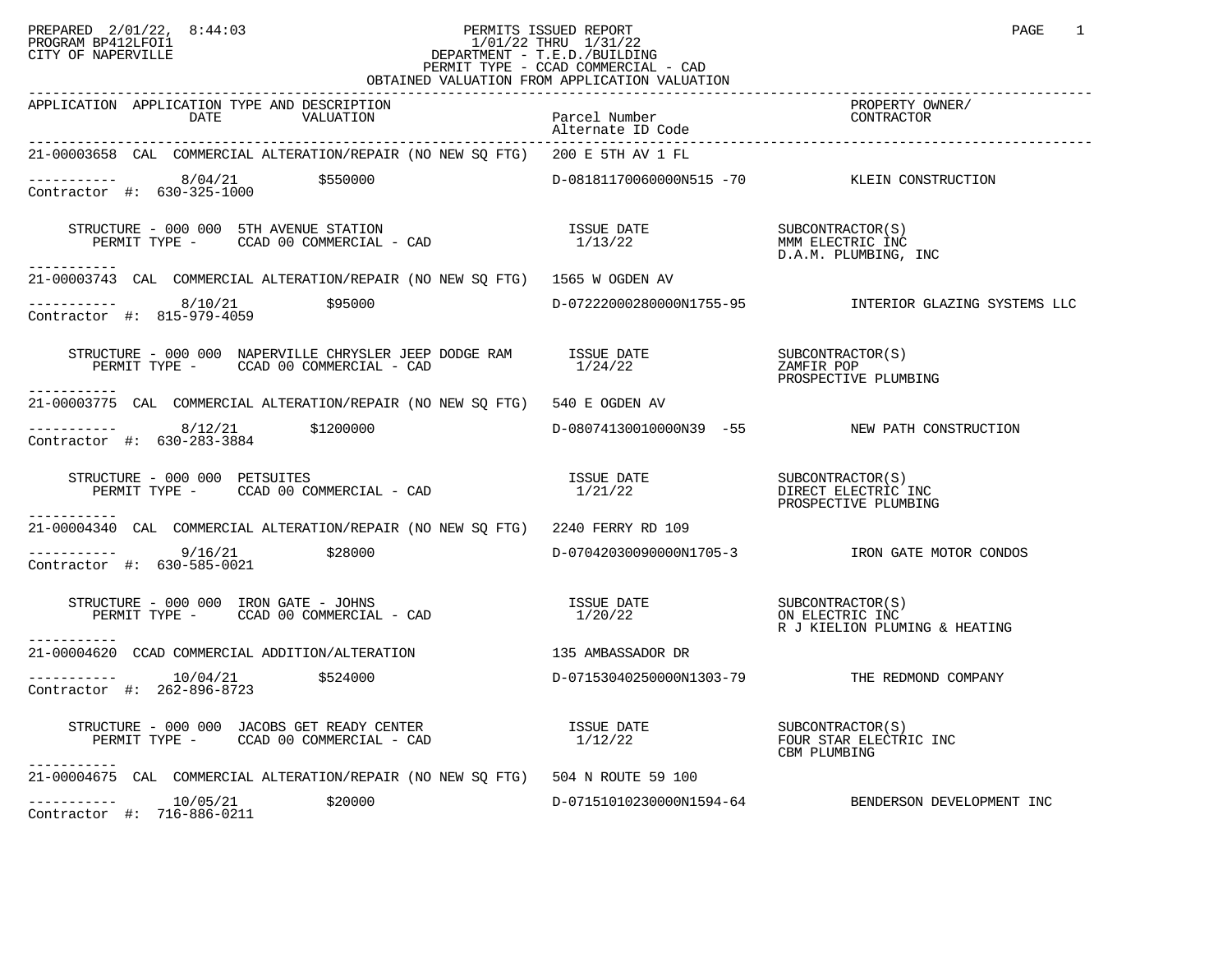#### PREPARED 2/01/22, 8:44:03 PERMITS ISSUED REPORT<br>PROGRAM BP412LFOI1 PAGE 2 PROGRAM BP412LFOI1 1/01/22 THRU 1/31/22 CITY OF NAPERVILLE **Example 20** CITY OF NAPERVILLE PERMIT TYPE - CCAD COMMERCIAL - CAD OBTAINED VALUATION FROM APPLICATION VALUATION

| APPLICATION APPLICATION TYPE AND DESCRIPTION                                                                                                                                                                                                                                                                                                                                     | Parcel Number<br>Alternate ID Code | PROPERTY OWNER/                                                     |
|----------------------------------------------------------------------------------------------------------------------------------------------------------------------------------------------------------------------------------------------------------------------------------------------------------------------------------------------------------------------------------|------------------------------------|---------------------------------------------------------------------|
| 21-00004675 (CONTINUED)<br>------------                                                                                                                                                                                                                                                                                                                                          |                                    |                                                                     |
| $\begin{array}{cccccc} \texttt{STRUCTURE} & - & 000 & 000 & \texttt{DELTA SONIC CAR WASH} & & & & & & & \texttt{ISSUE DATE} & & & & & & \texttt{SUBCONTRACTOR(S)}\\ \texttt{PERMIT TYPE} & - & & \texttt{CCAD} & 00 & \texttt{COMMERCIAL} & - & \texttt{CAD} & & & & & 1/19/22 & & & & & \texttt{DIAMOND ELECTRIC, INC} \end{array}$                                             |                                    |                                                                     |
| 21-00004858 CAL COMMERCIAL ALTERATION/REPAIR (NO NEW SQ FTG) 1215 ROYAL ST GEORGE DR                                                                                                                                                                                                                                                                                             |                                    |                                                                     |
| $\begin{tabular}{ll} \texttt{--------} & 10/15/21 & \texttt{\$500000} \\ \texttt{Contractor} & \texttt{\#}: & 630-546-8723 \\ \end{tabular}$                                                                                                                                                                                                                                     |                                    | D-07114031290000NNA -38 41 NORTH CONTRACTORS                        |
| STRUCTURE – 000 000 CRESS CREEK COUNTRY CLUB $\begin{array}{ccc}\n & \text{ISSUE} \text{ DATE} \\  \text{PERMIT TYPE} - \text{CCAD} \text{ 00 COMMERCIAL} - \text{CAD} & \text{1/25/22}\n \end{array}$<br>-----------                                                                                                                                                            |                                    | LIVE ELECTRIC                                                       |
| 21-00005022 CAL COMMERCIAL ALTERATION/REPAIR (NO NEW SO FTG) 1315 S NAPER BL 105                                                                                                                                                                                                                                                                                                 |                                    |                                                                     |
| Contractor #: 262-443-1488                                                                                                                                                                                                                                                                                                                                                       |                                    | D-08292030270000N1868-133  INNOVATIVE CONSTRUCTION CONCEP           |
|                                                                                                                                                                                                                                                                                                                                                                                  |                                    |                                                                     |
| -----------<br>21-00005069 CAL COMMERCIAL ALTERATION/REPAIR (NO NEW SO FTG) 1951 W JEFFERSON AV                                                                                                                                                                                                                                                                                  |                                    |                                                                     |
| $--------- 10/27/21$ \$4387483<br>Contractor #: 773-278-1119                                                                                                                                                                                                                                                                                                                     |                                    | D-07153040340000N912 -79 NOVAK CONSTRUCTION                         |
| $\begin{array}{cccccc} \texttt{STRUCTURE} & - & 000 & 000 & \texttt{TARGE} \\ \texttt{PERMIT TYPE} & - & \texttt{CCAD} & 00 & \texttt{COMMERCIAL} & - & \texttt{CAD} & & & & & \\ \end{array} \qquad \begin{array}{cccccc} \texttt{ISSUE} & \texttt{DATE} & & & & & \texttt{SUBCONTRACTOR(S)} \\ \texttt{1/27/22} & & & & & \texttt{TERRY PLUMBING} \end{array}$<br>------------ |                                    | VOLT ELECTRIC, INC                                                  |
| 21-00005319 CAL COMMERCIAL ALTERATION/REPAIR (NO NEW SO FTG) 776 S ROUTE 59 126                                                                                                                                                                                                                                                                                                  |                                    |                                                                     |
| $--------- 11/16/21$<br>\$25000<br>Contractor #: 708-715-1734                                                                                                                                                                                                                                                                                                                    |                                    | D-07223000380000N1307-109 SUGA BUILDERS & CONSTRUCTION              |
| $\begin{array}{cccc} \texttt{STRUCTURE} & - & 000 & 000 & \texttt{SHASHWATH SILKS} \\ \texttt{PERMIT TYPE} & - & \texttt{CCAD} & 00 & \texttt{COMMERCIAL} & - & \texttt{CAD} \\ \end{array} \hspace{1cm} \begin{array}{cccc} \texttt{ISSUE} & \texttt{DATE} & \texttt{SUE CONTRACTOR(S)} \\ 1/19/22 & & & & & \\ \end{array}$                                                    |                                    |                                                                     |
| 21-00005326 CAL COMMERCIAL ALTERATION/REPAIR (NO NEW SQ FTG) 1023 S WASHINGTON ST 103                                                                                                                                                                                                                                                                                            |                                    |                                                                     |
| $---------$ 11/16/21 \$440000<br>Contractor #: 630-740-6563                                                                                                                                                                                                                                                                                                                      |                                    | the contract of the contract of the<br>SEOUOIA GENERAL CONSTRUCTION |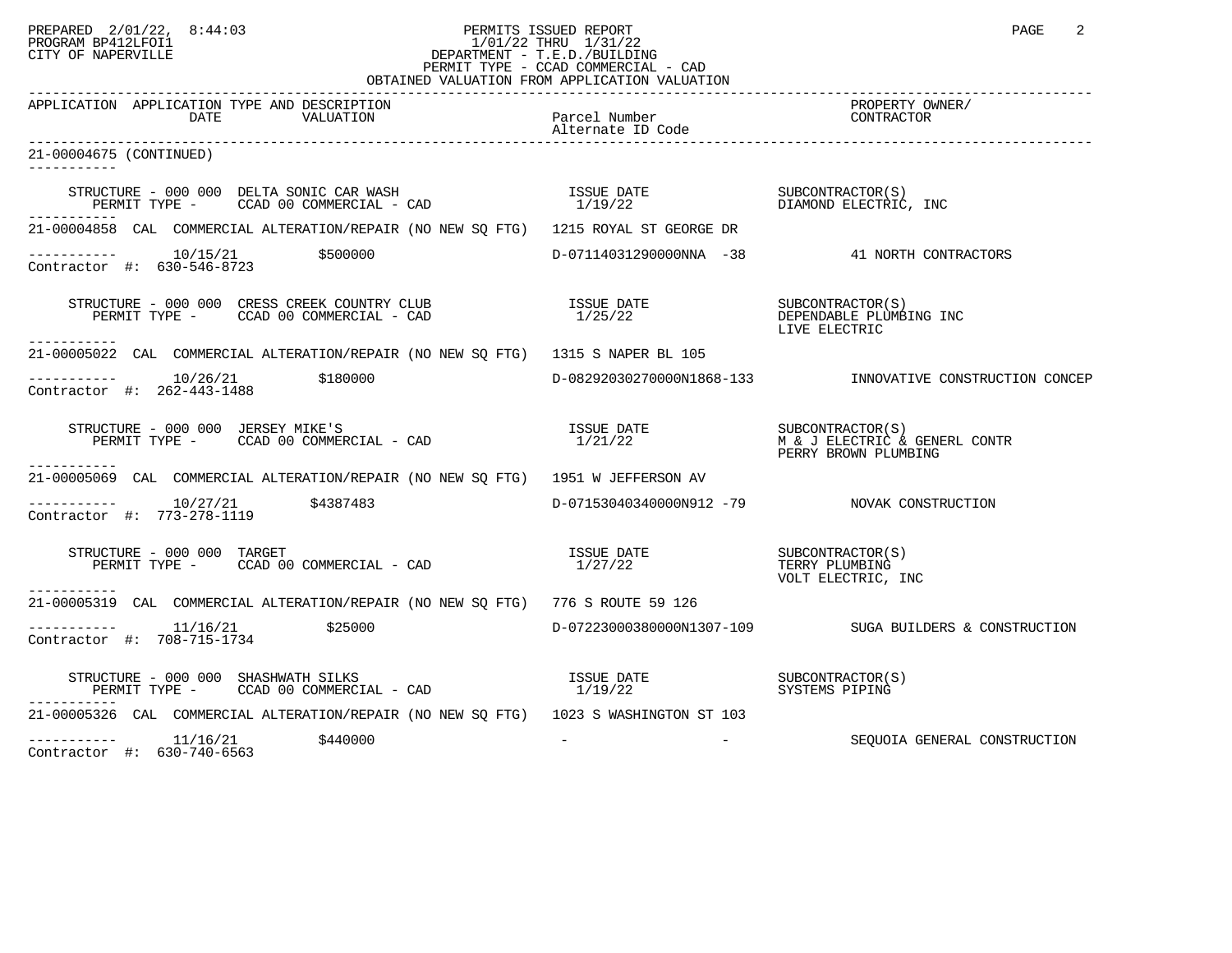# PREPARED 2/01/22, 8:44:03 PERMITS ISSUED REPORT PROGRAM BP412LFOI1 PAGE 3<br>PROGRAM BP412LFOI1 PROGRAM BP412LFOI1 1/01/22 THRU 1/31/22 CITY OF NAPERVILLE **Example 20** CITY OF NAPERVILLE PERMIT TYPE - CCAD COMMERCIAL - CAD

| OBTAINED VALUATION FROM APPLICATION VALUATION                                                                                                                                                                                                                                                                                                                                                                                                                                                        |                                    |                                                         |  |
|------------------------------------------------------------------------------------------------------------------------------------------------------------------------------------------------------------------------------------------------------------------------------------------------------------------------------------------------------------------------------------------------------------------------------------------------------------------------------------------------------|------------------------------------|---------------------------------------------------------|--|
| APPLICATION APPLICATION TYPE AND DESCRIPTION<br>DATE<br>VALUATION                                                                                                                                                                                                                                                                                                                                                                                                                                    | Parcel Number<br>Alternate ID Code | PROPERTY OWNER/<br>CONTRACTOR                           |  |
| 21-00005326 (CONTINUED)<br>---------                                                                                                                                                                                                                                                                                                                                                                                                                                                                 |                                    |                                                         |  |
| $\begin{array}{cccc} \texttt{STRUCTURE} & - & 000 & 000 & \texttt{LASERAWAY} \\ \texttt{PERMIT TYPE} & - & \texttt{CCAD} & 00 & \texttt{COMERCIAL} & - & \texttt{CAD} \\ \texttt{PERMIT TYPE} & - & \texttt{CCAD} & 00 & \texttt{COMERCIAL} & - & \texttt{CAD} \\ \end{array}$                                                                                                                                                                                                                       |                                    |                                                         |  |
| -----------<br>21-00005395 CAL COMMERCIAL ALTERATION/REPAIR (NO NEW SQ FTG) 1864 HIGH GROVE LN 100                                                                                                                                                                                                                                                                                                                                                                                                   |                                    |                                                         |  |
| ----------    11/18/21      \$50000<br>Contractor #:                                                                                                                                                                                                                                                                                                                                                                                                                                                 |                                    |                                                         |  |
| RUCTURE - 000 000 2 FOOLS CIDER<br>PERMIT TYPE - CCAD 00 COMMERCIAL - CAD<br>STRUCTURE - 000 000 2 FOOLS CIDER<br>------------                                                                                                                                                                                                                                                                                                                                                                       | ISSUE DATE<br>1/14/22              | SUBCONTRACTOR (S)<br>PURE PLUMBING<br>ELMHURST ELECTRIC |  |
| 21-00005400 CAL COMMERCIAL ALTERATION/REPAIR (NO NEW SQ FTG) 1828 BAY SCOTT CR 112                                                                                                                                                                                                                                                                                                                                                                                                                   |                                    |                                                         |  |
| $---------$ 11/18/21 \$120000<br>Contractor #: 630-971-2211                                                                                                                                                                                                                                                                                                                                                                                                                                          |                                    | D-07261130180000N1447-126    QOSTRANDER CONSTRUCTION    |  |
| $\begin{array}{cccc}\n \text{STRUCTURE} & - & 000 & 000 & \text{DR. BASSELL DULLI} \\  \text{PERMIT TYPE} & - & \text{CCAD} & 00 & \text{COMMERCIAL} & - & \text{CAD} & \\  \text{PERMIT TYPE} & - & \text{CCAD} & 00 & \text{COMMERCIAL} & - & \text{CAD} & \\  \end{array}$<br>-----------                                                                                                                                                                                                         |                                    | CONNOR ELECTRIC SERVICES                                |  |
| 21-00005407 CAL COMMERCIAL ALTERATION/REPAIR (NO NEW SQ FTG) 135 AMBASSADOR DR                                                                                                                                                                                                                                                                                                                                                                                                                       |                                    |                                                         |  |
| $------$ 11/19/21 \$524000<br>Contractor #: 262-896-8723                                                                                                                                                                                                                                                                                                                                                                                                                                             |                                    | D-07153040250000N1303-79 THE REDMOND COMPANY            |  |
| $\begin{array}{cccccc} \texttt{STRUCTURE} & - & 000 & 000 & \texttt{JACOBS GET READV CENTER} & & & & & & & \\ \texttt{PERMIT TYPE} & - & & & & & & & \\ \texttt{PERMIT TYPE} & - & & & & & & \\ \end{array} \begin{array}{cccccc} \texttt{GIL} & - & \texttt{CAD} & - & \texttt{CAD} & & & \\ & - & \texttt{CAD} & 00 & \texttt{COMMERCIAL} & - & \texttt{CAD} & & & \\ & & & & & & & \\ \end{array} \begin{array}{cccccc} \texttt{ISSUE} & \texttt{DATE} & & & & & \\ \texttt{ISSUE}$<br>---------- |                                    | CBM PLUMBING<br>ANTHONY ROOFING                         |  |
| 21-00005420 CAL COMMERCIAL ALTERATION/REPAIR (NO NEW SO FTG) 20 CENTER ST                                                                                                                                                                                                                                                                                                                                                                                                                            |                                    |                                                         |  |
| $\frac{11}{22/21}$ \$176060<br>Contractor #: 312-639-3611                                                                                                                                                                                                                                                                                                                                                                                                                                            | $D-08183040070000N1347-85$         | TRANE                                                   |  |
| PERMIT TYPE - CCAD 00 COMMERCIAL - CAD                                                                                                                                                                                                                                                                                                                                                                                                                                                               |                                    |                                                         |  |
| 21-00005435 CAL COMMERCIAL ALTERATION/REPAIR (NO NEW SQ FTG) 776 S ROUTE 59 137                                                                                                                                                                                                                                                                                                                                                                                                                      |                                    |                                                         |  |
| $---------$ 11/23/21<br>\$20000<br>Contractor #: 708-715-1734                                                                                                                                                                                                                                                                                                                                                                                                                                        |                                    | D-07223000380000N1307-109 SUGA BUILDERS & CONSTRUCTION  |  |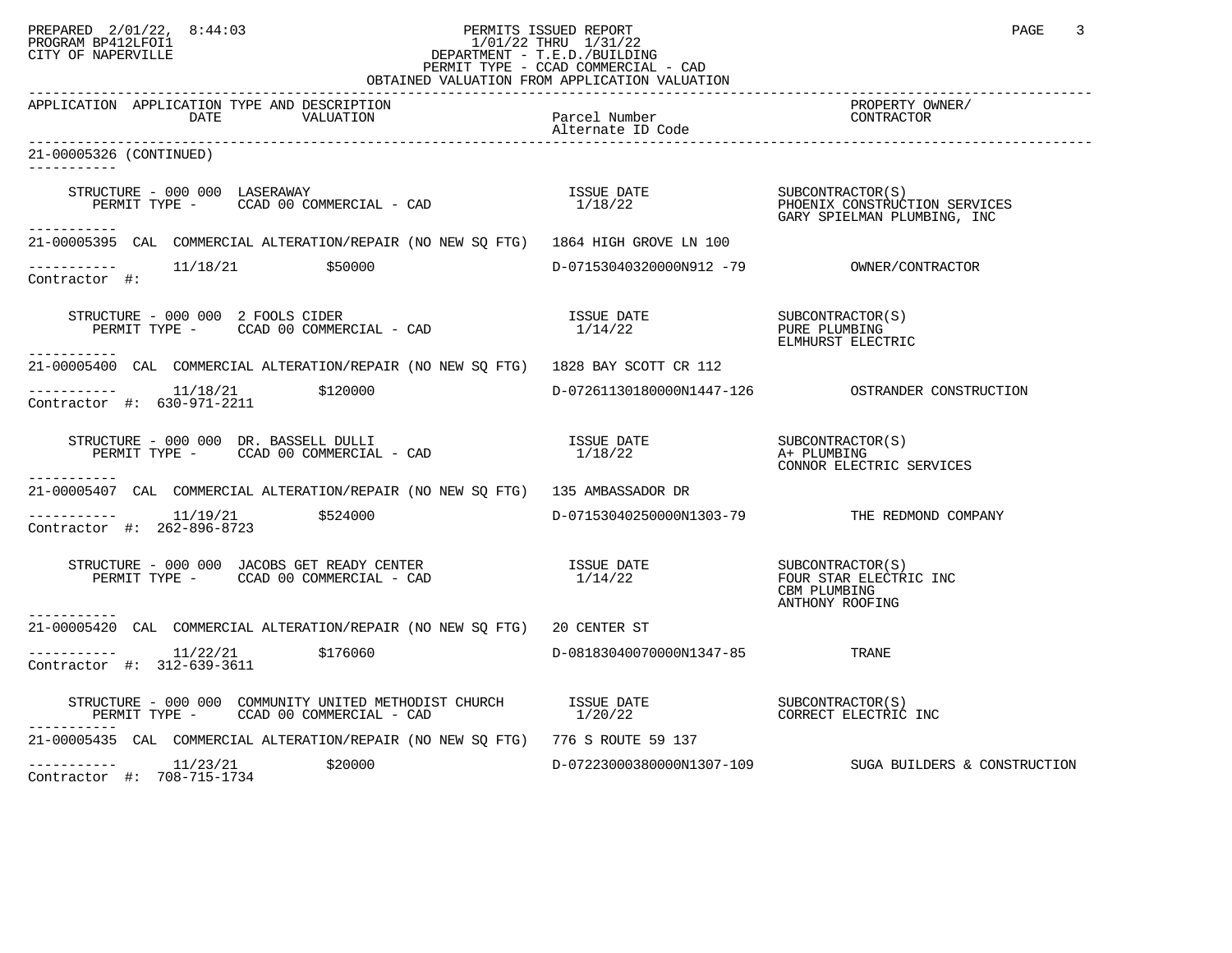# PREPARED 2/01/22, 8:44:03 PERMITS ISSUED REPORT PROGRAM BP412LFOI1 PAGE 4 PROGRAM BP412LFOI1 1/01/22 THRU 1/31/22 CITY OF NAPERVILLE **Example 20** CITY OF NAPERVILLE PERMIT TYPE - CCAD COMMERCIAL - CAD

|                                                                                                                                                                                                                                                                                                                                                                                                     | OBTAINED VALUATION FROM APPLICATION VALUATION |                                                         |
|-----------------------------------------------------------------------------------------------------------------------------------------------------------------------------------------------------------------------------------------------------------------------------------------------------------------------------------------------------------------------------------------------------|-----------------------------------------------|---------------------------------------------------------|
| APPLICATION APPLICATION TYPE AND DESCRIPTION<br>DATE<br>VALUATION                                                                                                                                                                                                                                                                                                                                   | .<br>Parcel Number<br>Alternate ID Code       | PROPERTY OWNER/<br>CONTRACTOR                           |
| 21-00005435 (CONTINUED)                                                                                                                                                                                                                                                                                                                                                                             |                                               |                                                         |
| $\begin{array}{cccc} \texttt{STRUCTURE} - 000~000 & \texttt{MEENA BAZAAR} \\ \texttt{PERMIT TYPE} - & \texttt{CCAD}~00 & \texttt{COMMERCIAL} - \texttt{CAD} \\ \end{array} \qquad \begin{array}{cccc} \texttt{ASUE} & \texttt{DATE} \\ 1/25/22 & \end{array} \qquad \begin{array}{cccc} \texttt{SUBCONTRACTOR(S)} \\ \end{array}$                                                                   |                                               |                                                         |
| 21-00005462 CAL COMMERCIAL ALTERATION/REPAIR (NO NEW SO FTG) 924 W 75TH ST 128                                                                                                                                                                                                                                                                                                                      |                                               |                                                         |
| $\begin{array}{cccc}\n-2 & -2 & -2 & -2 \\ \text{Contractor} & +2 & 630-417-0931 & & 5168856\n\end{array}$                                                                                                                                                                                                                                                                                          |                                               | D-07253000180000N1218-143 CICERO'S DEVELOPMENT CORP     |
| $\begin{tabular}{lllllllllll} \texttt{STRUCTURE} & = & 000 & 000 & \texttt{HOTWORX} & \texttt{ISSUE} & \texttt{DATE} & & \texttt{SUBCONTRACTOR(S)}\\ \texttt{PERMIT TYPE} & = & \texttt{CCAD} & 00 & \texttt{COMMERCIAL} & - & \texttt{CAD} & & & & & & 1/25/22 & & & & & & \texttt{OMEGA} & \texttt{PUMBING-JOLIET} \end{tabular}$<br>------------                                                 |                                               | MORRISON ELECTRIC                                       |
| 21-00005509 CAL COMMERCIAL ALTERATION/REPAIR (NO NEW SQ FTG) 1320 N ROUTE 59 110                                                                                                                                                                                                                                                                                                                    |                                               |                                                         |
| ----------- 12/03/21 \$200000<br>Contractor #: 773-552-9131                                                                                                                                                                                                                                                                                                                                         |                                               | D-07103140100000N1576-34 BATH AND KITCHEN EXPERTS       |
| STRUCTURE - 000 000 BRAIN BALANCE<br>PERMIT TYPE - CCAD 00 COMMERCIAL - CAD                                                                                                                                                                                                                                                                                                                         | ISSUE DATE<br>1/24/22                         | SUBCONTRACTOR(S)<br>KULA PLUMBING<br>PN ELECTRIC INC    |
| 21-00005513 CAL COMMERCIAL ALTERATION/REPAIR (NO NEW SQ FTG) 1316 N ROUTE 59 108                                                                                                                                                                                                                                                                                                                    |                                               |                                                         |
| $-------- 12/03/21$ \$25000<br>Contractor #: 708-261-1130                                                                                                                                                                                                                                                                                                                                           |                                               | D-07103140090000N1576-34 GC REMODELING HOME IMPROVEMENT |
| $\begin{array}{cccc} \texttt{STRUCTURE} & - & 000 & 000 & \texttt{POKE} & \texttt{BURRITO} \\ \texttt{PERMIT TYPE} & - & \texttt{CCAD} & 00 & \texttt{COMMERCIAL} & - & \texttt{CAD} \\ \end{array} \hspace{1cm} \begin{array}{cccc} \texttt{ISSUE} & \texttt{DATE} \\ & 1/17/22 & & \\ \end{array} \hspace{1cm} \begin{array}{cccc} \texttt{SUBCONTRACTOR(S)} \\ \texttt{N-POWER LLC} \end{array}$ |                                               |                                                         |
| 21-00005528 CAL COMMERCIAL ALTERATION/REPAIR (NO NEW SQ FTG) 50 S MAIN ST 112                                                                                                                                                                                                                                                                                                                       |                                               |                                                         |
| $---------$ 12/07/21 \$50000<br>Contractor #: 630-740-6563                                                                                                                                                                                                                                                                                                                                          |                                               | D-07134190300000N1672-84 SEQUOIA GENERAL CONSTRUCTION   |
| STRUCTURE – 000 000 PURE BARRE<br>PERMIT TYPE – CCAD 00 COMMERCIAL – CAD (2000) PERMIT TYPE – CCAD 00 COMMERCIAL – CAD                                                                                                                                                                                                                                                                              |                                               |                                                         |
| 21-00005599 CAL COMMERCIAL ALTERATION/REPAIR (NO NEW SQ FTG) 1240 E DIEHL RD                                                                                                                                                                                                                                                                                                                        |                                               |                                                         |
| $------- 12/13/21$<br>\$5700<br>Contractor #: 708-531-9000                                                                                                                                                                                                                                                                                                                                          |                                               | D-08053020170000N125 -27 CREATIVE CONTRACTING           |
| STRUCTURE - 000 000 NORTH AMERICAN TILE                                                                                                                                                                                                                                                                                                                                                             | ISSUE DATE                                    | SUBCONTRACTOR(S)                                        |